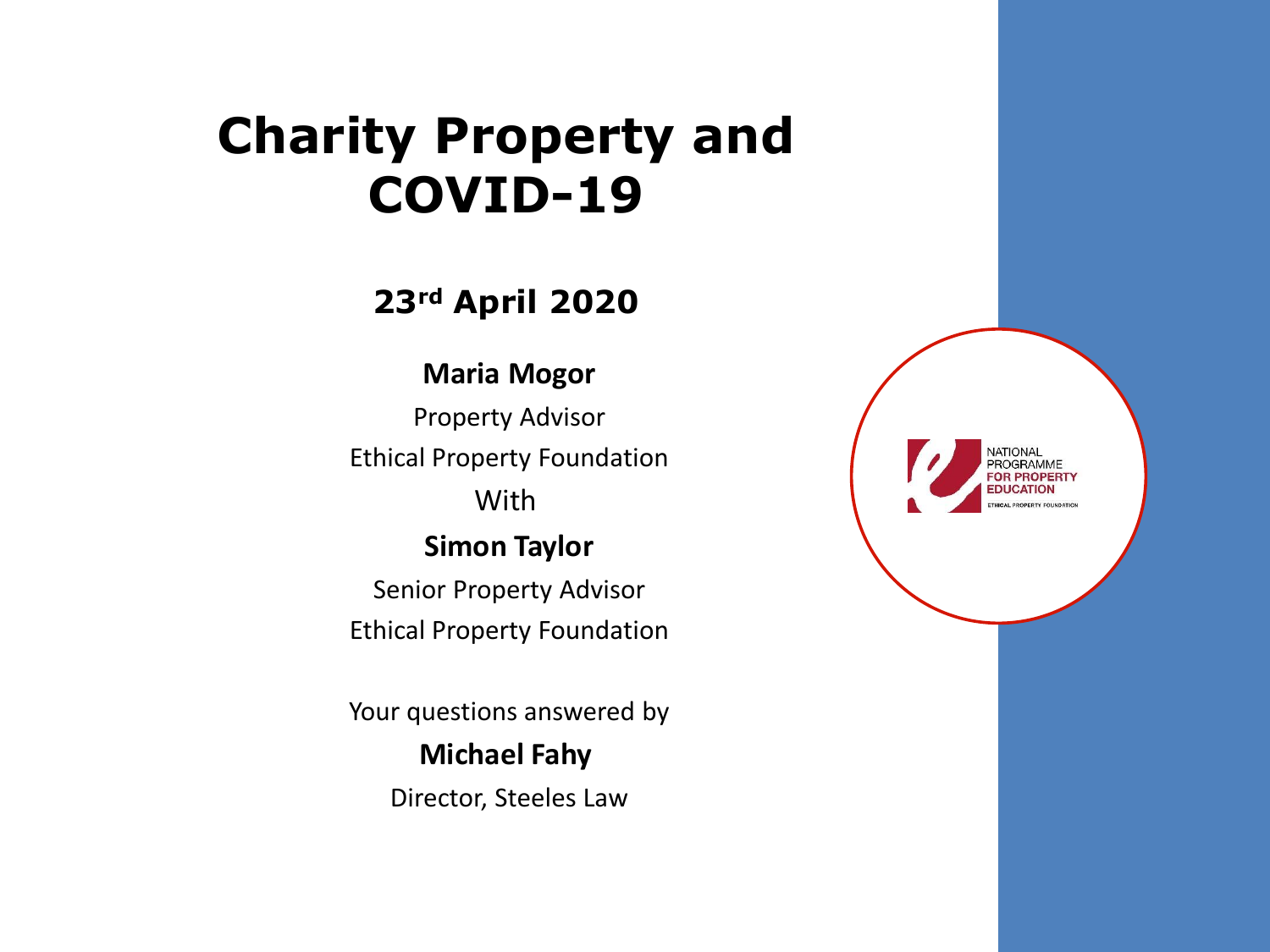Part of our **National Property Education Programme** funded by City Bridge Trust & Tudor Trust

More free webinars coming  $up$  – check out our website to book your place visit **[www.propertyhelp.org/training](https://propertyhelp.org/training/)**





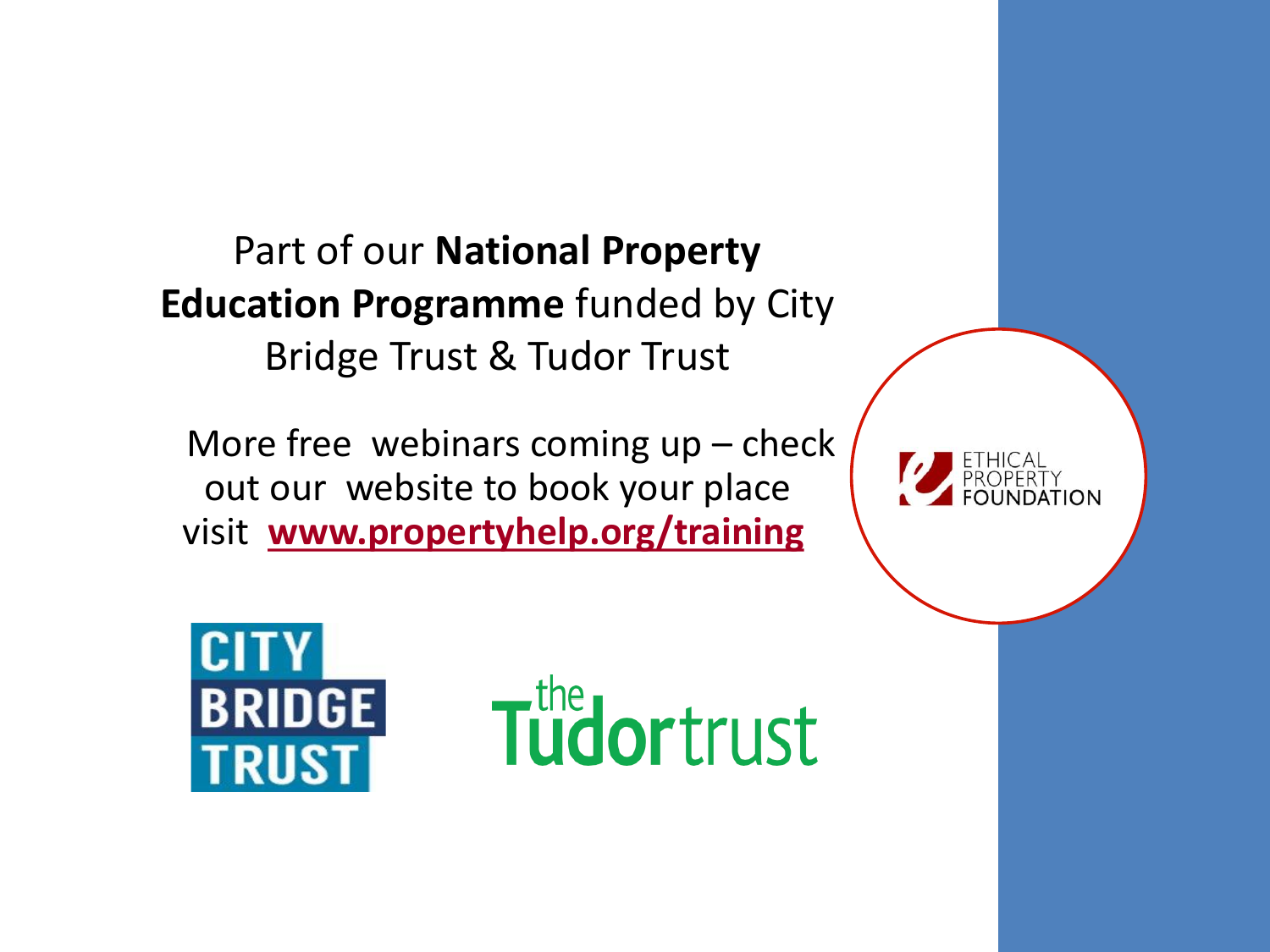### **Welcome to today's webinar. Who are we?**

- $\checkmark$  The UK property advice charity for the voluntary sector. Founded in 2004
- ✓ We offer free property advice, training and online resources as well as affordable $\check{ }$ consultancy.
- $\checkmark$  We work with an in-house team and our Register of Property Professionals
- $\checkmark$  Since 2015 sole referral partner to the Charity Commission for land & property advice.

**[www.propertyhelp.org](http://www.propertyhelp.org/)**

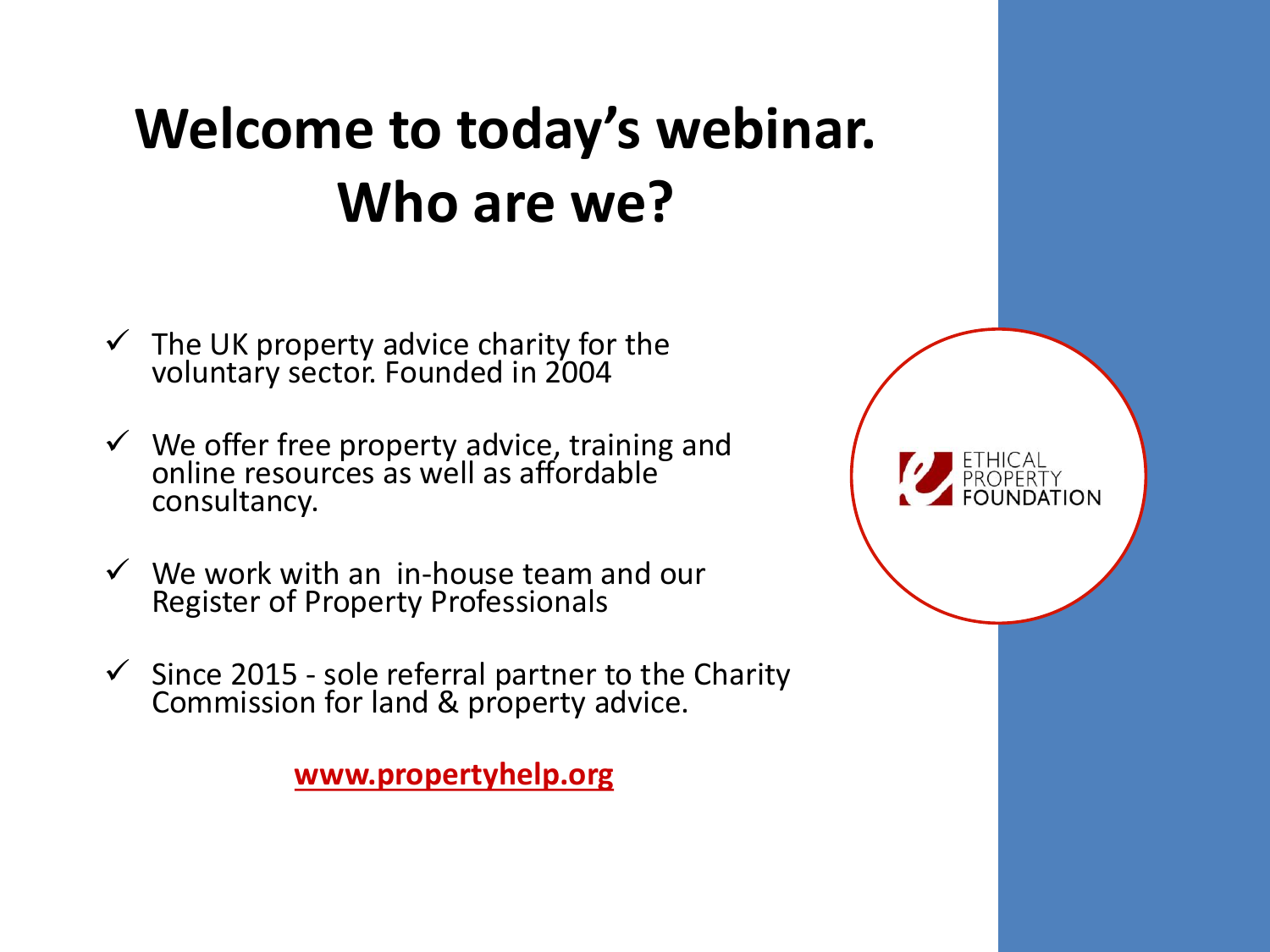# **Thank you for joining us! In this session you will receive:**

- Tips
- Sources of Information
- Live Q&A via email.

#### **Remember:**

Covid-19 has changed life for a lot of [charities. Do download our free](https://propertyhelp.org/wp-content/uploads/2020/01/Top-Tips-COVID-19-v2.pdf) COVID-19 advice sheet on our website where this presentation will also be available.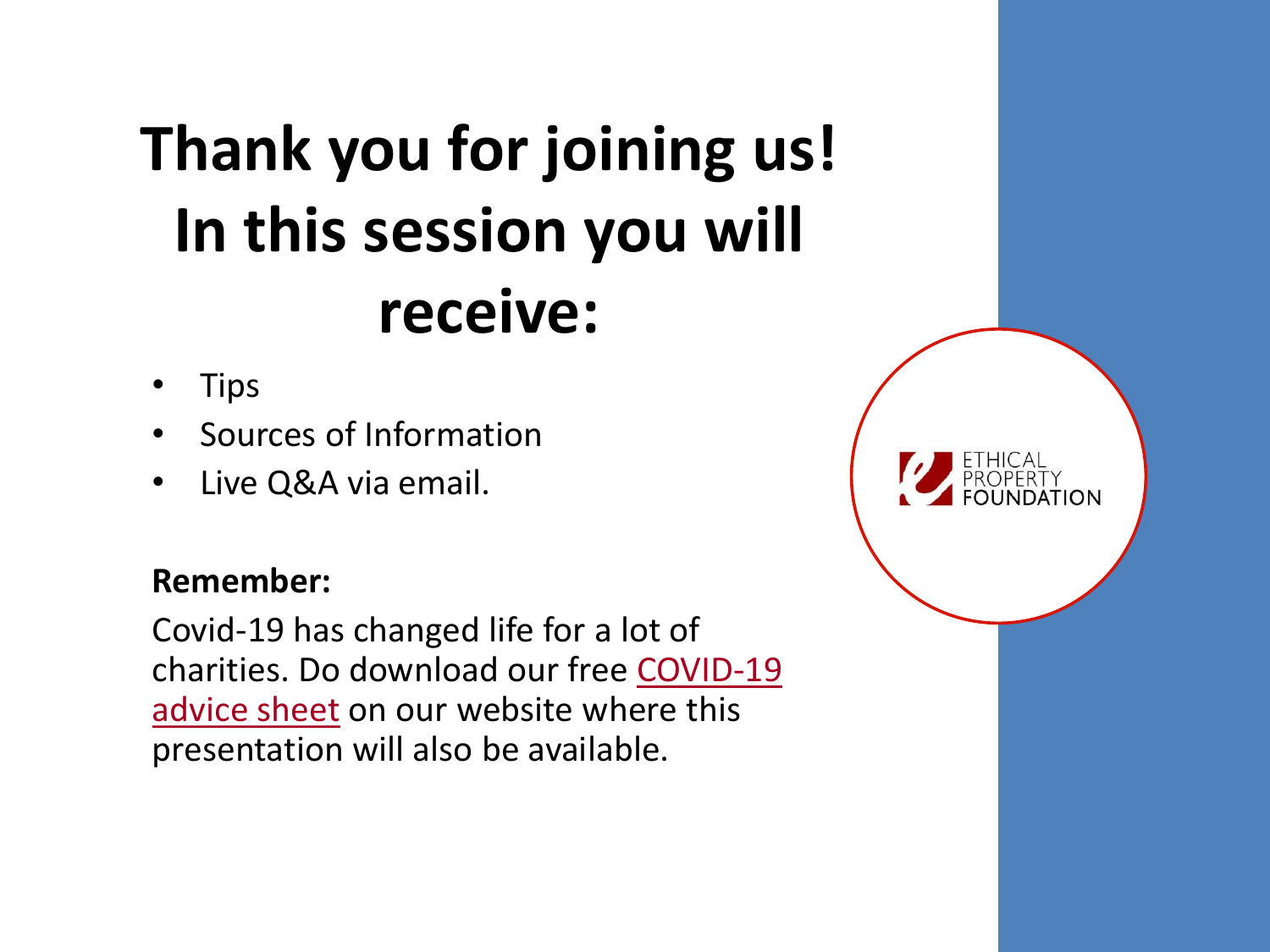### **Our Covid-19 Charity Property Survey**.

Over the past 10 days we have conducted a quick survey on the impact of COVID-19 on charity buildings - 32 voluntary groups responded.

- The COVID-19 Pandemic has caused an interruption to 90% of charities use of their premises.
- Over 35% of charities have lost revenue through the closure of properties visited by the public.
- Over a quarter of charities have had a loss of rental income (if they rent out a property).
- The vast majority of respondents have requested either a rent reduction, deferment or holiday but are still negotiating with their landlords.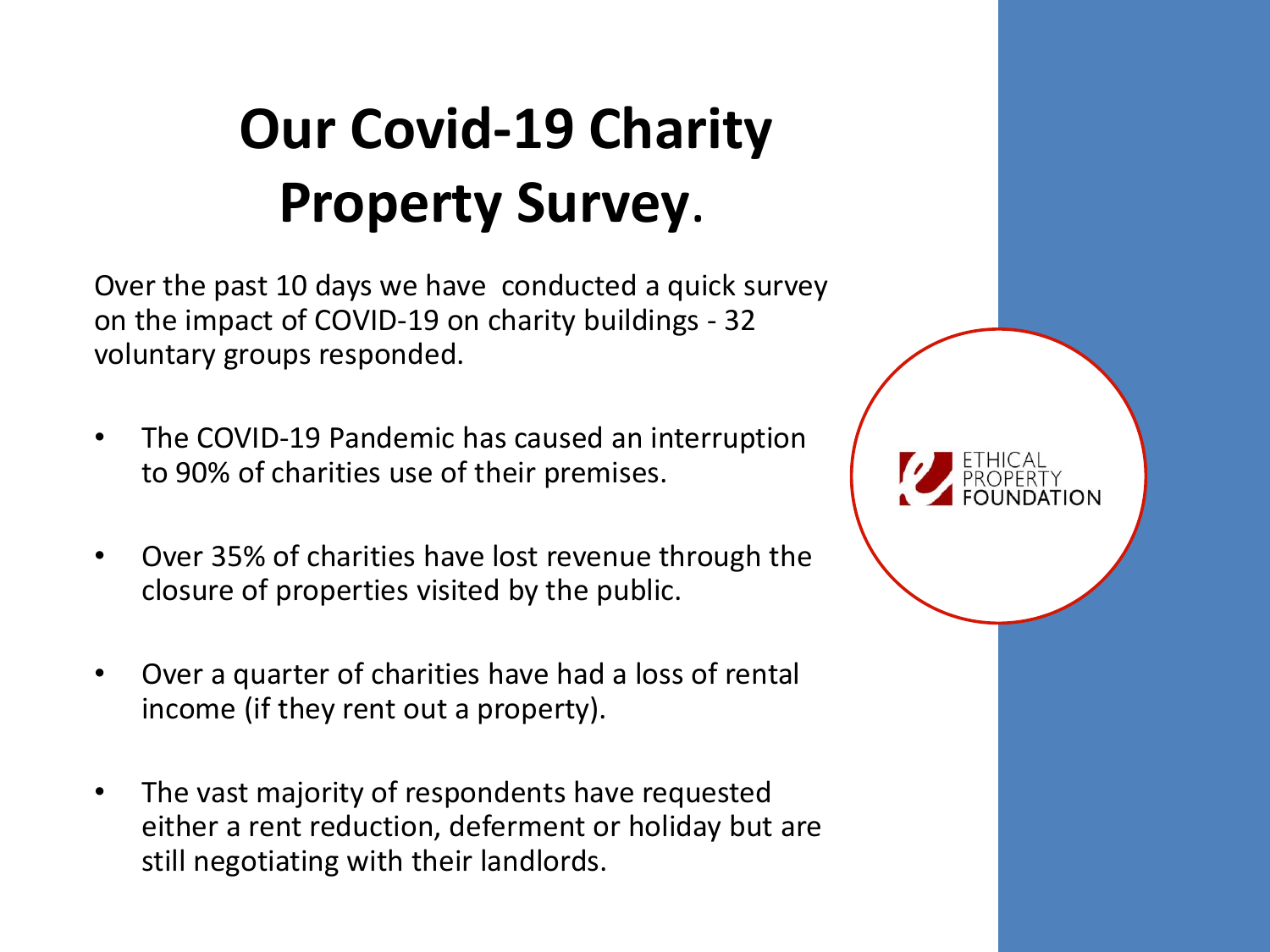### **Coping with Covid: First of all… are you still using your premises?**

If you are not, make sure….

- They are secure
- They are locked
- The water is turned off
- The heating and hot water have been adjusted
- To take meter readings
- To lock up valuable items
- Inspect your premises periodically and record what you have.

If you are not using them…

• Notify utility companies that the premises is empty so that usage is reduced and costs are at a minimum (i.e. stop estimated bills coming in).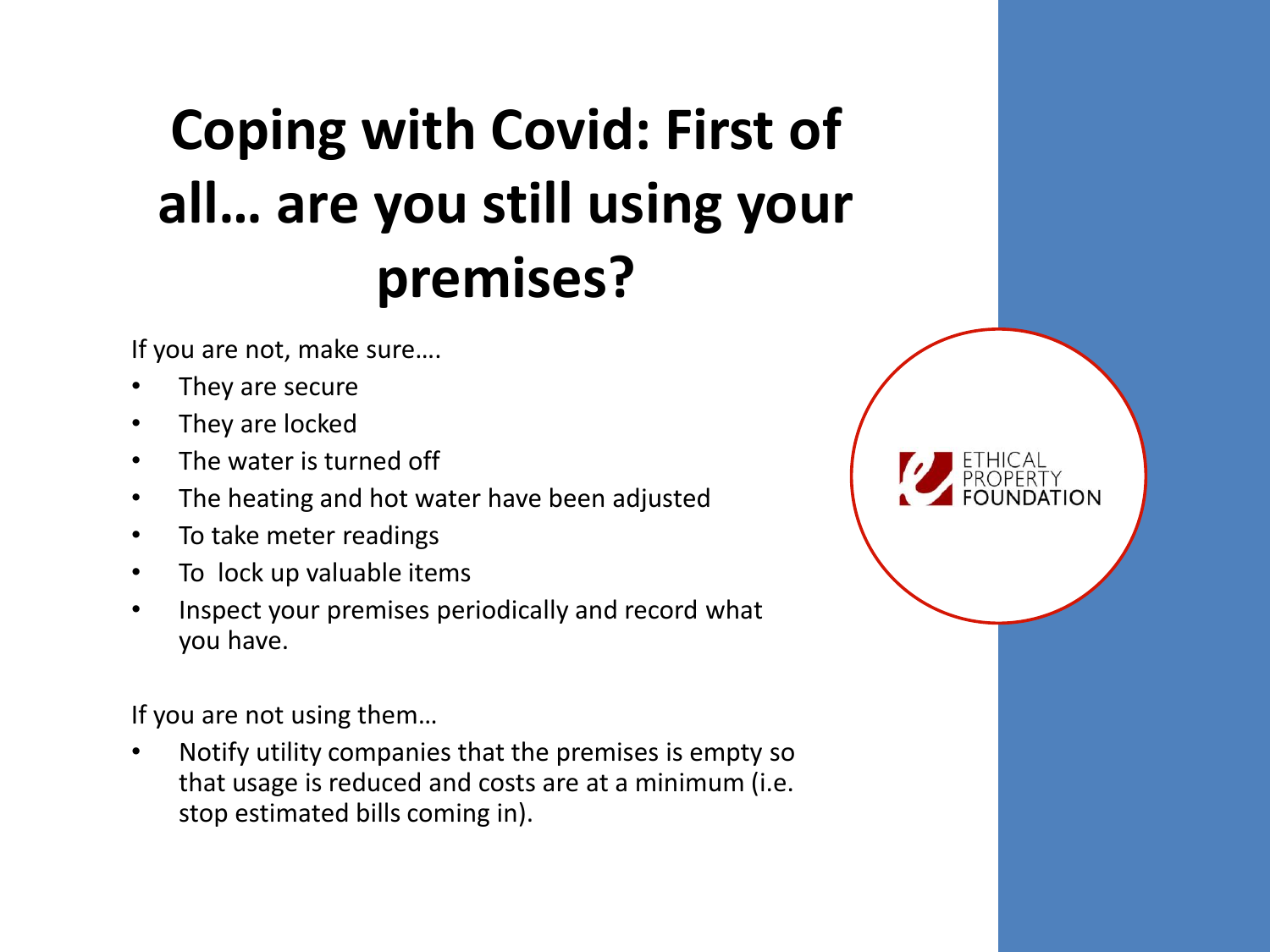### **Thinking about Rates & Rates Relief?**

- Your situation will depend on the size of the rateable value.
- Check you are paying the minimum rates and make sure you apply for all other business reliefs.
- Check whether you are eligible for a discount/ or waiver on your business rates due to Covid-19.
- This is changing rapidly so check the Government's [website.](https://www.gov.uk/government/publications/guidance-to-employers-and-businesses-about-covid-19)

| <b>ETHICAL</b><br>PROPERTY<br>FOUNDATION |  |
|------------------------------------------|--|
|                                          |  |
|                                          |  |
|                                          |  |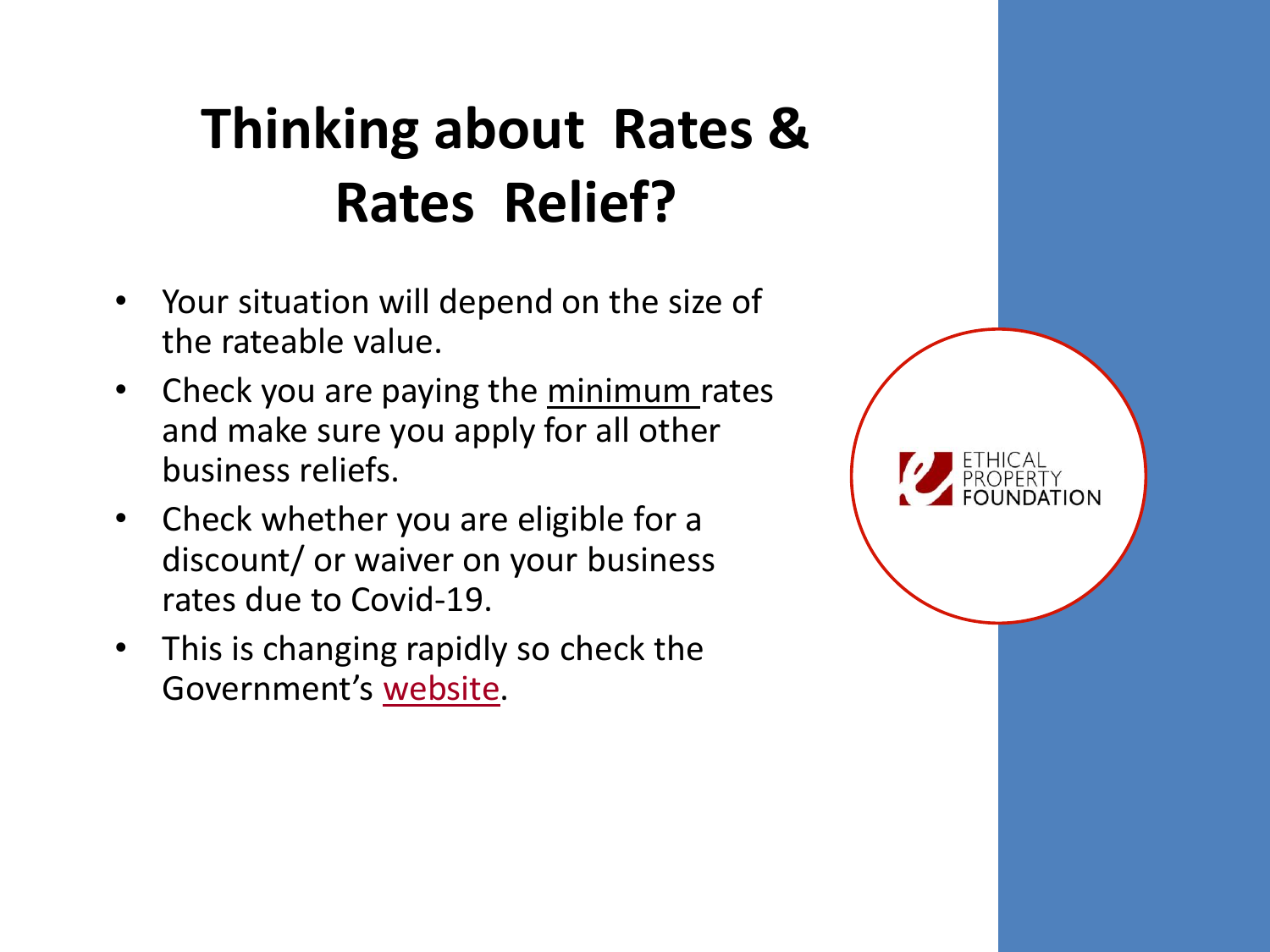### **It's good to talk…to your landlord!**

- If you are a tenant/ licensee/ occupier NOW is the best time to talk to your landlord. Don't wait.
- Discuss your property concerns and let your landlord know if you think you will be unable to pay rent.
- Ask for a rent-free period rather than a deferment
- Tell them if the premises are unoccupied

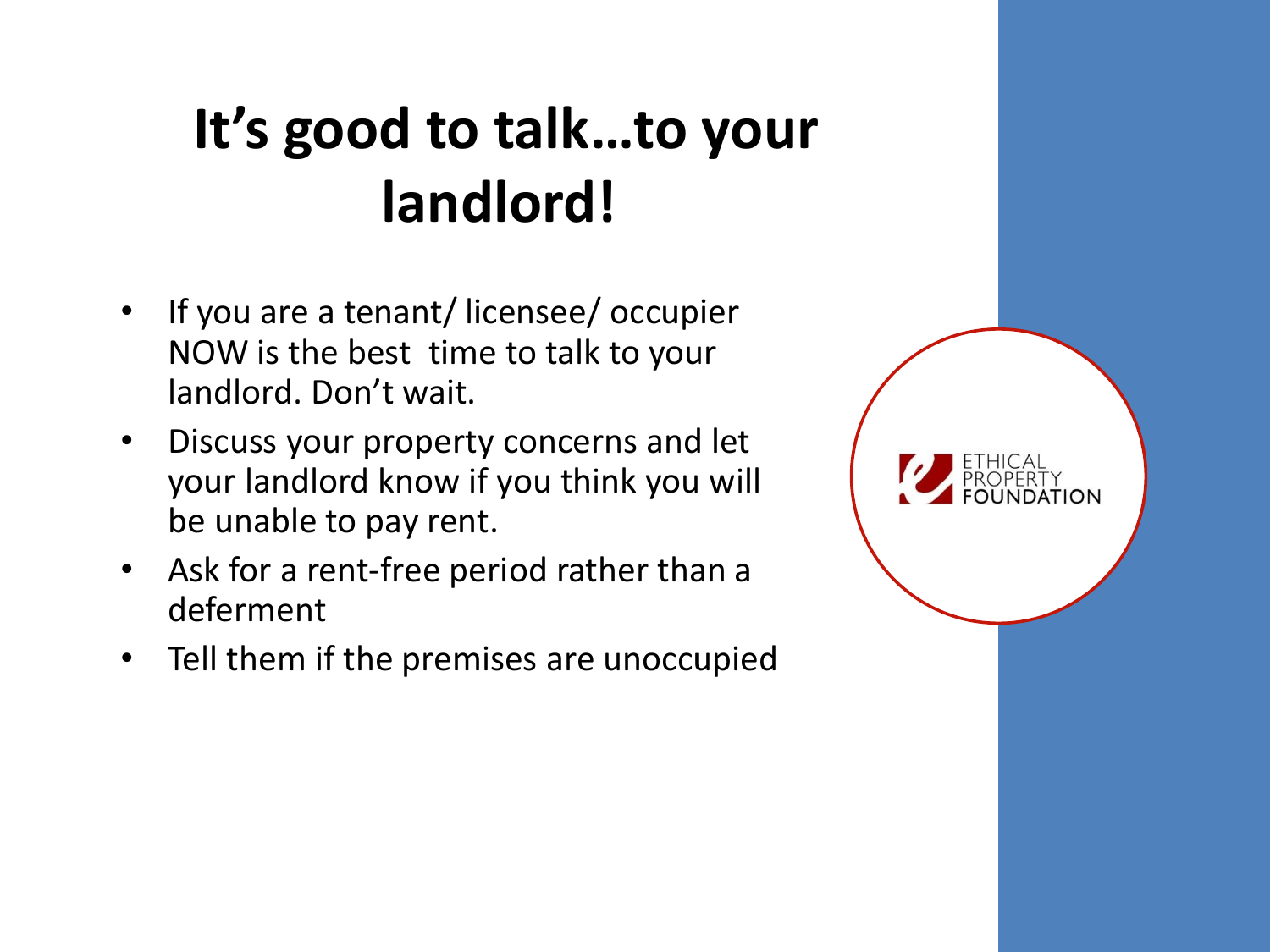#### **And talk to your tenants too.**

If your charity is a landlord:

- Are you in receipt of rent?
- Is the tenant trading/occupying the property?
- Plan for a reduction in rent.
- Talk to your tenants remember they are your partners.

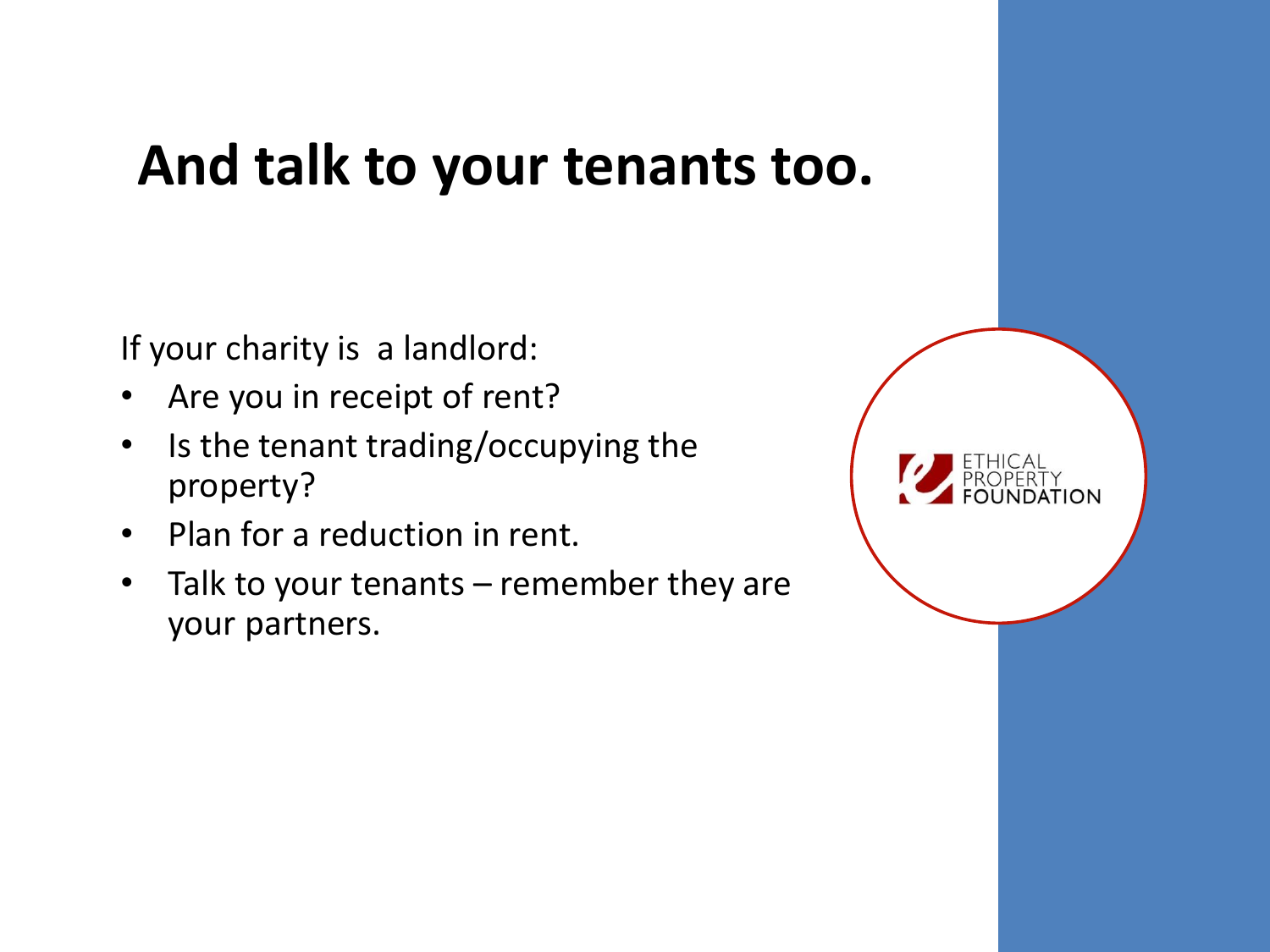### **If you are continuing to occupy your premises…**

- Put a notice on the door. Provide contact details – more than one - mobile/ phone/ email/ landline.
- Tell your insurance company immediately. This applies whether you are an owner or tenant.
- Check your insurance policy to ensure that you remain covered and what is covered – in the coming months.
- Check your cover for business continuity if you cannot trade.
- Remember to rewrite the relevant Health and Safety risk assessments to include the risks caused by Covid-19.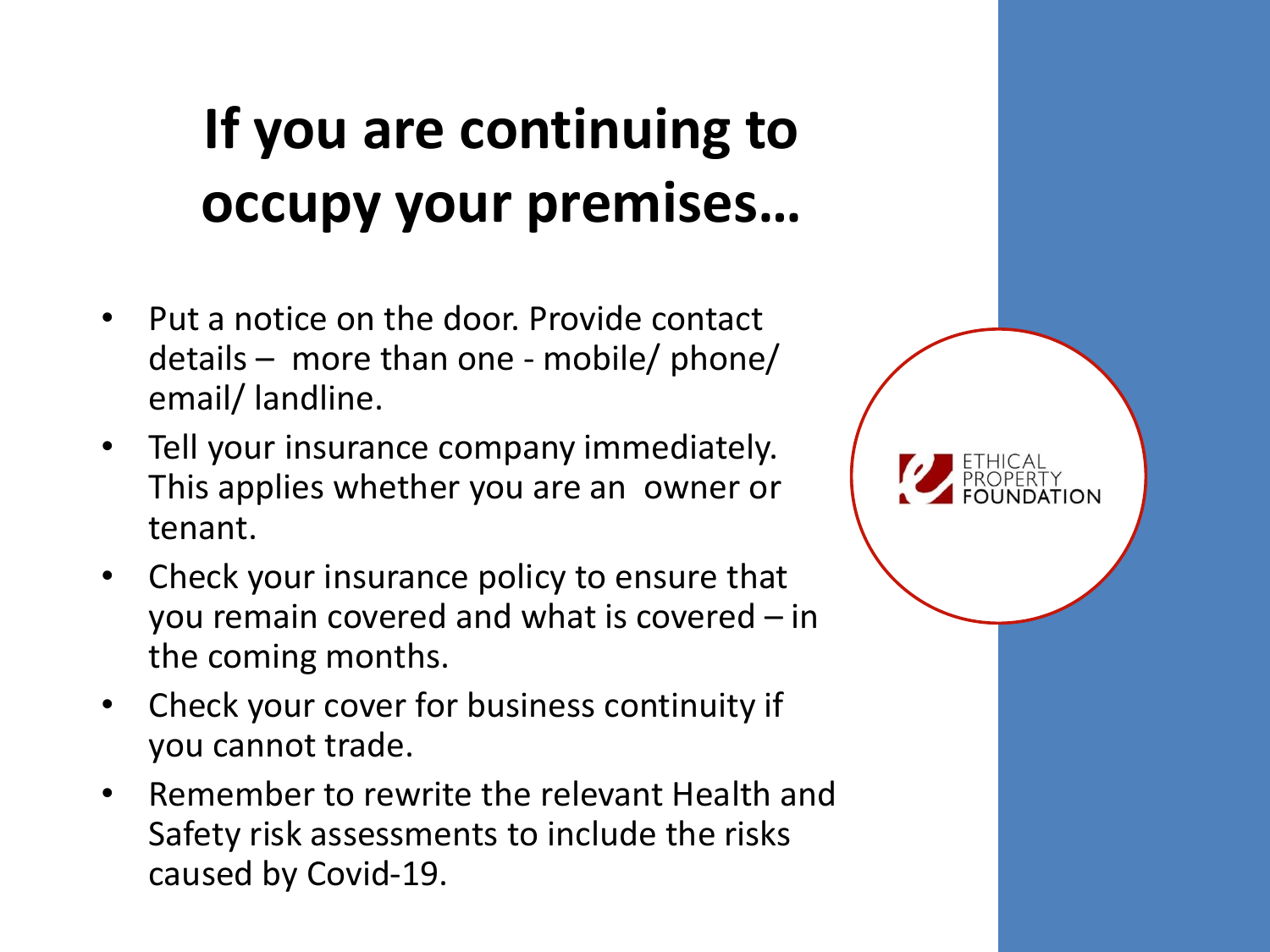## **Managing social distancing**

- If you are still occupying your premises and people are coming in (e.g. staff, volunteers and clients), issue guidance about how to work, social distancing measures and sanitation.
- Reconfigure the space to keep a 2m distance.
- Clean your premises regularly, issue personal protective equipment as appropriate; and provide hand sanitizers around the premises.
- Put notices at entrance on social distancing & [keep updated on the latest Government](https://www.gov.uk/government/publications/guidance-to-employers-and-businesses-about-covid-19)  advice to ensure that you are within UK guidelines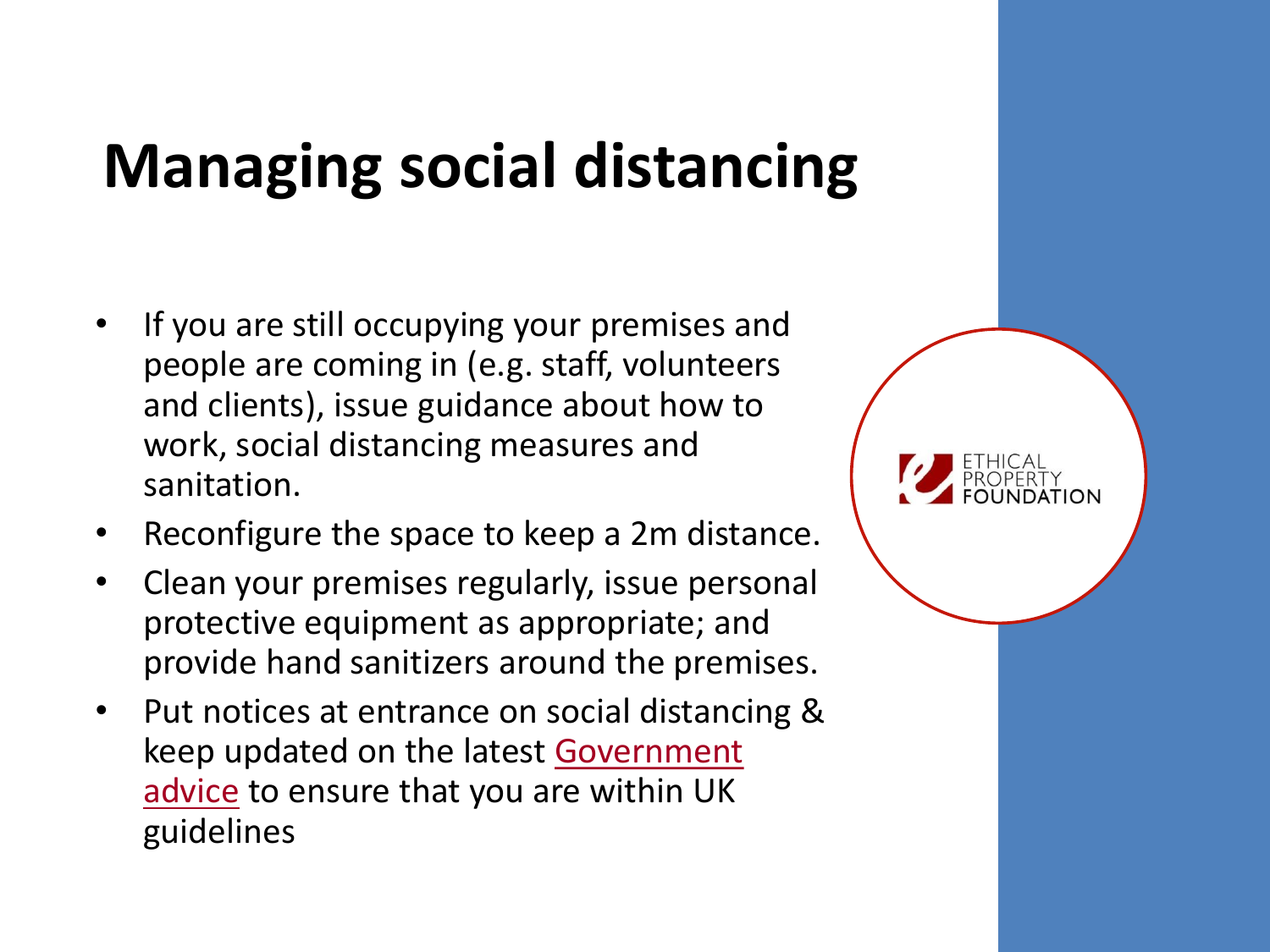### **Use your time usefully in the lockdown**

- Use this period to think about how you might change your use of the premises after this difficult period is over.
- What worked well?
- What worked less well?
- Mitigate risks going forward
- Consider new ways of working/ reaching beneficiaries
- Check up on employee wellbeing.
- How will the working world change and how could your charity make the future work for your community & cause?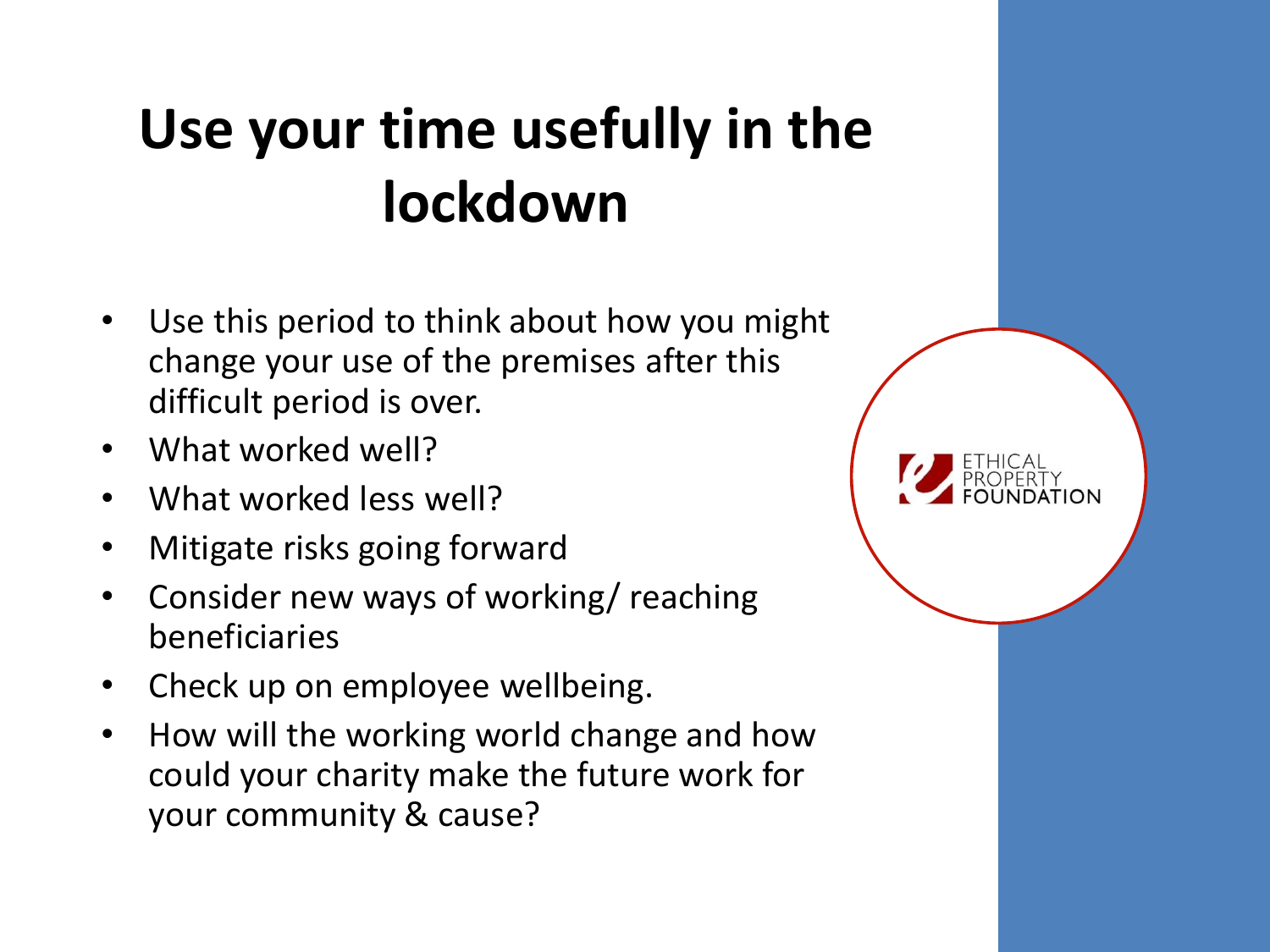

#### **Charity Property Matters Survey 2020**

#### **Since 2012 we have been carrying out valuable research on charities and their property issues.**

**The only UK property research run for charities by a charity. Fill in our 2020 Survey today – takes just 6 minutes.**

**[Click the VISIT SURVEY link at the top of our home page](https://www.surveymonkey.co.uk/r/QXNCBK2) [www.propertyhelp.org](https://www.surveymonkey.co.uk/r/QXNCBK2)**

**https://propertyhelp.org/@epf4charities**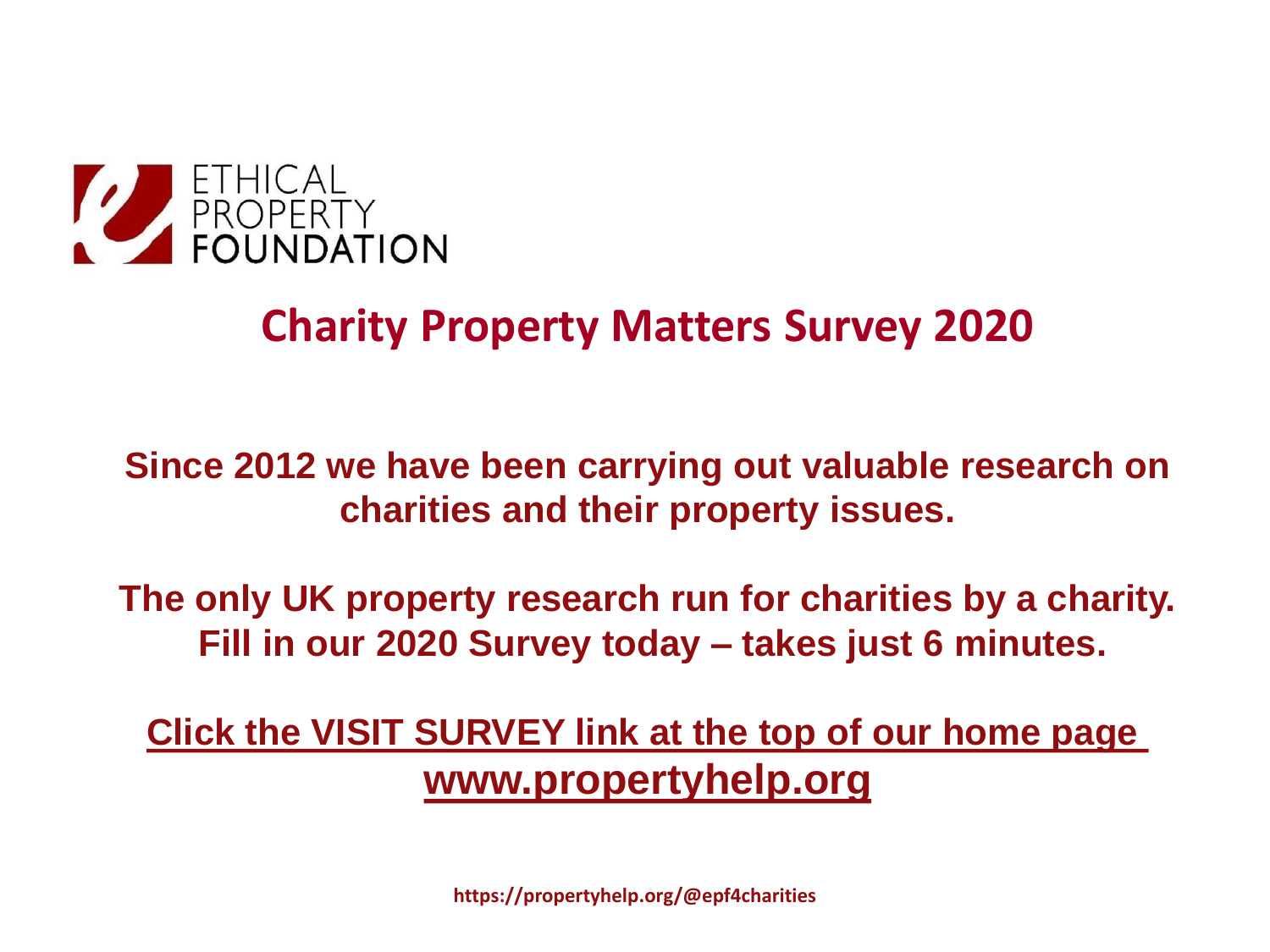## **Thank you for joining us!**

**Contact us if you need property advice.**

- **Email - [mail@ethicalproperty.org.uk](mailto:mail@ethicalproperty.org.uk)**
- **Website - [www.propertyhelp.org](http://www.propertyhelp.org/)**
- **Phone - 01923 378603**
- **Twitter - [@EPF4charities](https://twitter.com/EPF4charities)**
- **LinkedIn – [Ethical Property Foundation](https://www.linkedin.com/company/ethical-property-foundation/)**
- **Book your free place at our webinars scheduled for May & June:**  *[Successful Premises Management &](https://propertyhelp.org/training/)  Negotiating & Managing Your Lease*

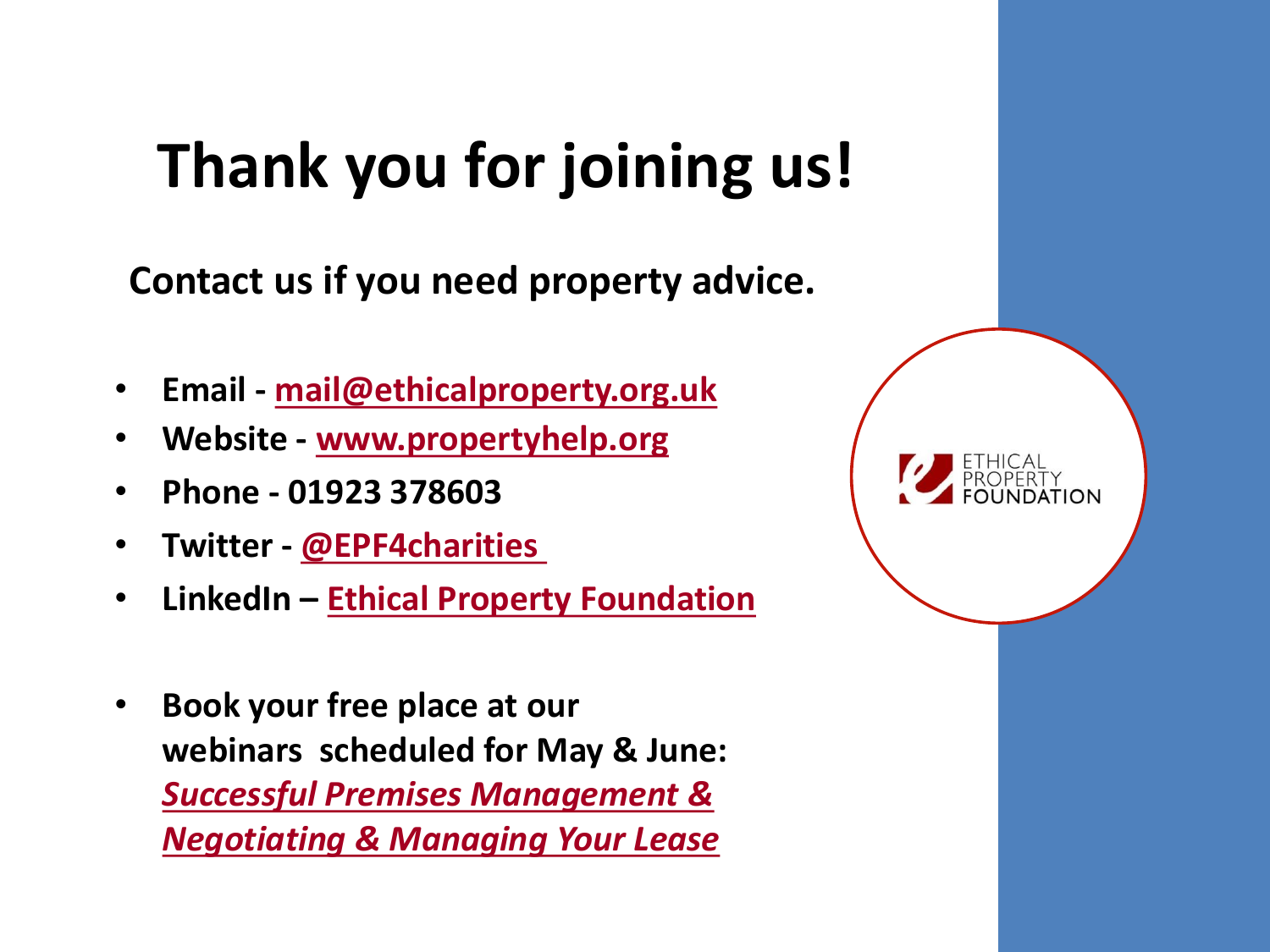#### **Q&A**

- Our centre is closed but the cleaner wants us to pay 1/3 of the usual bill as a sign of goodwill. Can we ask them to clean maybe once a week during this time? Usually they clean 7 days **You should start by checking the terms of the contract and if you are going to vary ensure this is in writing and that any variations will finish once the lockdown is lifted. Subject to that you can agree any variations that you wish to agree.**
- Do you have any advice for tenants whose lease is due to expire in the next 6-9 months. Our lease is due to expire in March 2021 and we are concerned that a second lockdown will render a search, negotiate and move logistically challenging and divert valuable resources from other recovery tasks. Of course we can seek a lease extension with our existing landlord. But this may not be affordable, so we need a plan B (other than working virtually for a longer period). **Please refer to our website which has a link to a guide for tenants and also sign up for the May webinar on negotiating commercial leases . In short you have plenty of time to negotiate a new lease in terms of searches assuming the lockdown finishes in say another 2-3 months but should consider a plan B which will included looking for alternative premises and as a back up ensuring all staff can work remotely in case you have to do so for a short period.**
- Do you have any advice as to who to talk to if landlord is a local authority? Is it the finance team? **You should speak to the managing agents to whom you pay your rent or the Estates department if the LA manages the property itself.**